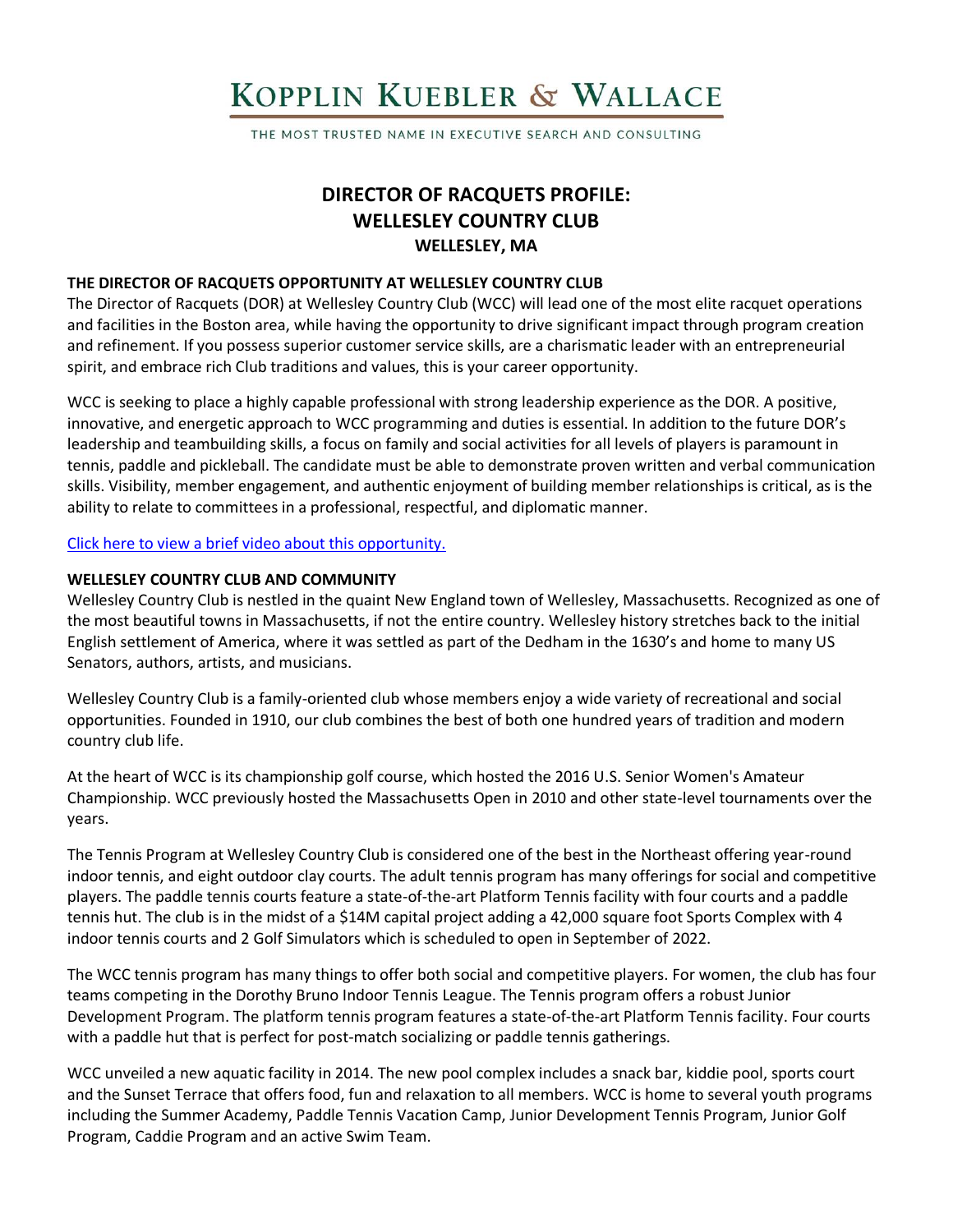#### **WELLESLEY COUNTRY CLUB FACTS**

- At present, there are approximately 800 memberships in all categories.
- The Club has an 18.5M operating budget
- Initiation fees are \$82,000 with dues of \$16,300 annually.
- There are approximately 85 full time and 100 part time or seasonal employees.
- The average age of members is approximately 56.
- There is a total of 15 Board Members, each serving three-year staggered terms.
- The club uses Jonas for its POS and Club Accounting Systems
- Racquets Budget: \$1M
- There are 11 standing committees: Finance, Golf, Grounds, Racquets, Pool/Fitness, Facilities, Dining, Executive, Board of Governors, Nominating and Leadership
- The club uses Jonas for its POS and Club Accounting Systems

## **WELLESLEY COUNTRY CLUB WEB SITE:** [www.wellesleycc.com](http://www.wellesleycc.com/)

## **DIRECTOR OF RACQUETS POSITION OVERVIEW**

The DOR position is comprehensive and must ensure the successful achievement of the mission and objectives of WCC. The DOR is responsible for the oversight and execution of the entire Racquet Sports Program and will work directly with the General Manager, Head and Assistant Tennis and Paddle Professionals, and all respective staff to ensure clear and consistent communications as it pertains to expectations, organization, labor costs, services offered and overall operation of each department.

The DOR will be responsible for all Tennis, Pickleball and Paddle the utilization of all facilities, and all operations in an effort to deliver the best experience for both Members and guests and will be able to forecast, plan and manage all facets of the Department including, instructional, staff mentorship and supervision, social and competitive programming and of course the highest level of member service.

The goal of the Racquets Program is to deliver a consistent member/guest experience that meets or exceeds expectations daily. The DOR will strive to maximize revenues through creative planning and strategies that increase offerings while enhancing member participation.

The DOR is a highly visible position requiring strong presence, leadership, and communication skills with Members and Staff Members alike. He or she is expected to be a passionate leader of the organization, promoting racquets at the Club, and engaging his/her team to have a similar enthusiasm.

The DOR is the 'face' of WCC racquets and is expected to ensure that the best interests of the membership are supported and enhanced through leadership, which must be one of natural positive engagement, strong communicative style, and an infectious enthusiasm for the role he/she has assumed. Of extreme importance is the continued development and motivation of an effective and dedicated team, leading to increasing levels of membership satisfaction.

Under the direction of the General Manager/COO, and in coordination with the department Committee's, the DOR administers the policies, procedures, and programs of WCC relating to all Racquets. This position is a member of the Executive Team and works closely with all Club department leaders to ensure the achievement of WCC'S mission, values and objectives.

## **Member, Staff Member, and Committee Relations**

- True collaborator/participant and believer in setting the direction and service environment for the overall team.
- Provide quality leadership and a positive, highly visible and engaging style. A genuine, accessible and approachable personality is an essential element of success.
- Must be a passionate ambassador for all racquet sports with the ability to transfer that passion to the team members.
- Is sincerely active and visibly interactive with staff, Members, and their guests daily.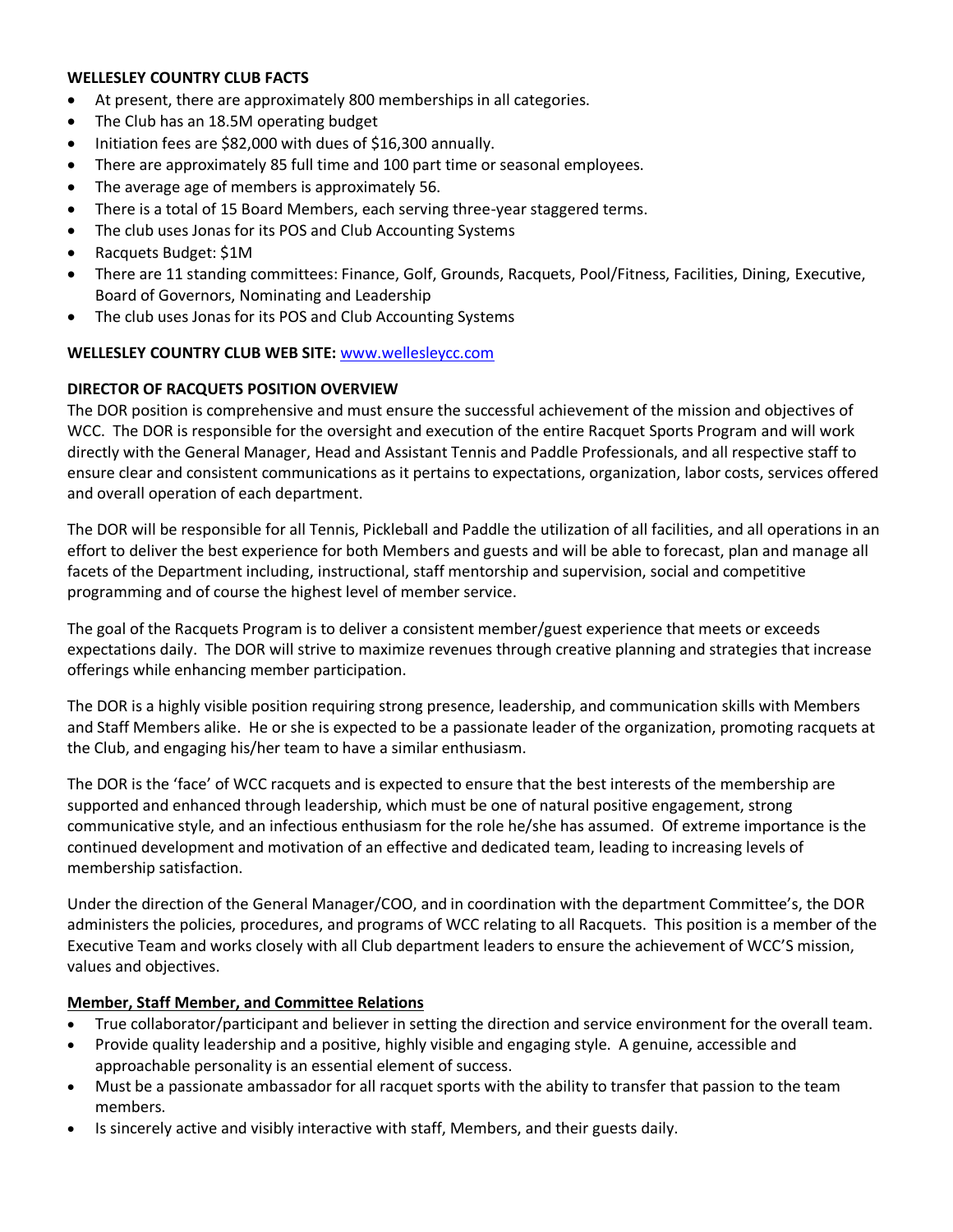- Is the positive, upbeat leader of the racquets experience who intuitively exemplifies the standards of decorum and quality necessary to meet the desired goals of WCC.
- Attends meetings of the various committees, of which he/she is an ex-officio member, sharing information and listening to concerns, as well as sharing perspectives and recommendations.
- Is a strong "consensus builder," recognizing the importance of having effective skills to reconcile differences and inspire solutions for a better operation and Member experience.

## **Programming**

- Create comprehensive events and activities to include social, competitive and instructional programming for all levels
- Organize, schedule and manage tournaments, clinics, round robins, social events and other tennis related activities to maximize members' access to and enjoyment of the tennis facilities
- Provide organizational and structural support for league team's practice and play. Provide a fair and equitable system for teams to be organized and governed
- Develop and implement a high-level and respected junior program that meets the demand of all junior abilities. Program should be comprehensive, creative and innovative for all levels of junior play
- Proficient in the "USTA's 10 and Under" initiative on teaching protocol

## **Business and Financial Acumen**

- Responsible for the development of racquets annual operating and capital budgets.
- Reviews financial reports, and proactively manages trending projections (both positive and negative) and preparing necessary and proper analysis.
- Ensures that a recognized racquets merchandise and retail operation is in place, representing the desires and expectations of the members, to which he/she has regular interactions with to gauge satisfaction.
- Has strong knowledge of key metrics and benchmarking and works closely with other key Club professionals to ensure appropriate and necessary evaluations are in place, as well as clearly defined plans to meet annual goals.
- Oversee department POS operations to ensure accurate billing and accurate sales/activity reports.
- Attend all Executive Staff, Racquet Committee and some sub-committee meetings. Responsible for drafting the Committee agendas in coordination with the General Manager/COO and respective Committee Chair.
- Enforce all Club's Rules and Regulations governing use of the facilities, equipment, dress code and sportsmanship as set forth by the Club.
- Prepare promotional items and event results for the website, Club bulletin and e-blasts.

## **CANDIDATE QUALIFICATIONS**

- A strong and passionate leader with a proven track record of providing premier services in a dynamic, preferably multiple racquets sport, large membership environment.
- A proven track record in all racquet player and program development.
- Verifiable strength in working closely with boards, committees, and other key contributors to developing, executing, and updating strategies to success.
- Someone with a history of innovation, and a champion of new ideas and initiatives, looking to consistent improvement of member experiences and operational efficiency.
- Of equal importance are exemplary two-way communication (both written and spoken) and interpersonal skills and the ability to work with all committees. The candidate must possess a proven ability to attract, hire, develop and lead a high performing team of professionals while setting standards of performance appropriate to perpetuating the traditions and values of WCC.
- The candidate will exhibit excellent organizational, technological and time management skills.

## **EDUCATION AND CERTIFICATION**

The ideal candidate should have earned a college degree and ideally hold certifications with USPTA/PTR/PPR/PPTR/PPTA. Ideal candidates are working towards their "On-Line Director of Racquets Certification" by the University of Florida. This certification is endorsed by the USTA/PTR/USPTA.